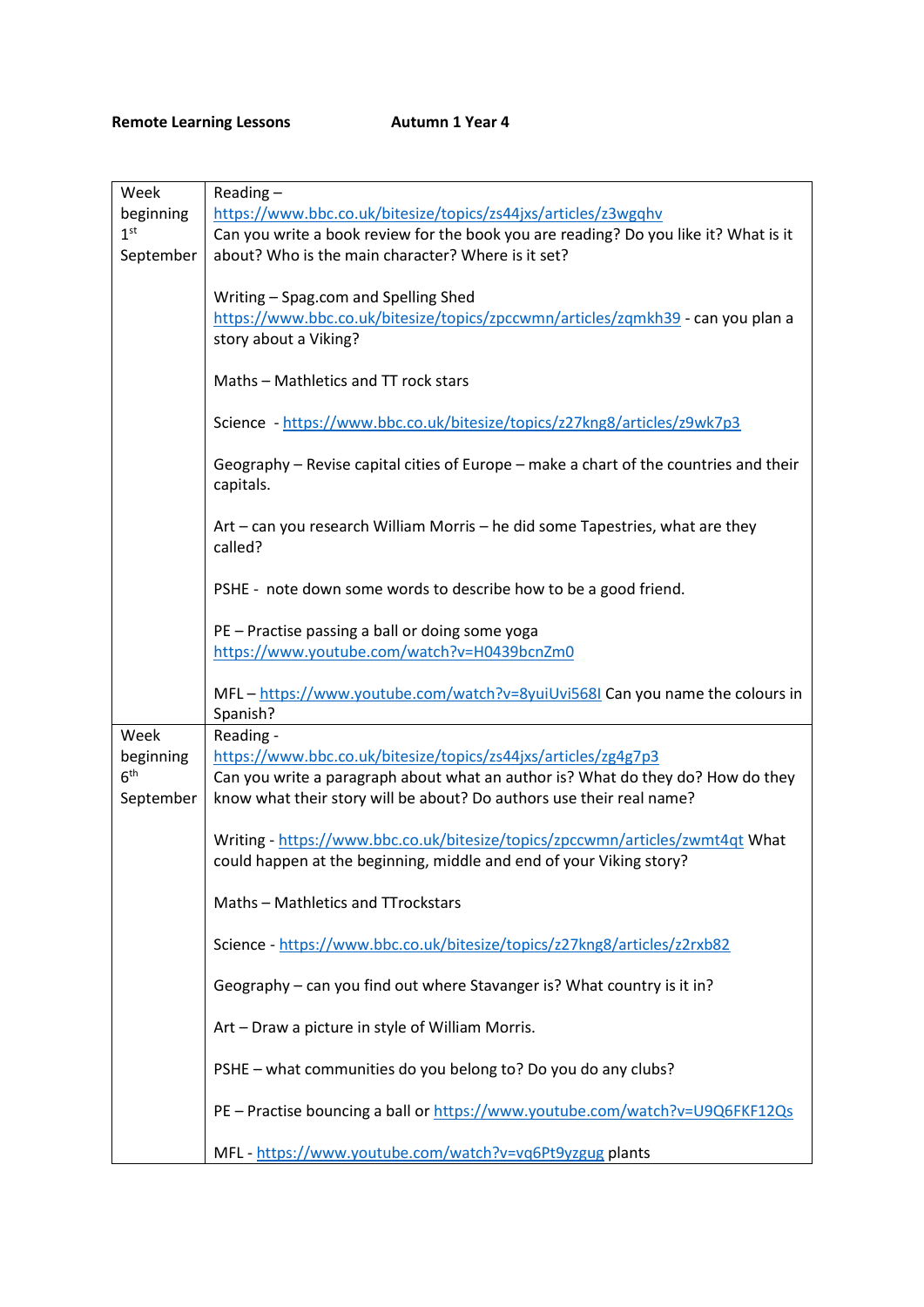| Week             | https://www.bbc.co.uk/bitesize/topics/zs44jxs/articles/zqmyw6f                                                     |
|------------------|--------------------------------------------------------------------------------------------------------------------|
| beginning        | Go to Pobble 365 and choose a picture - can you answer these questions:                                            |
| 13 <sup>th</sup> | What can you observe? What do you think happened and why? What do you think                                        |
| September        | will happen next? Show your picture to an adult - what do they think happened?                                     |
|                  |                                                                                                                    |
|                  | Writing - https://www.bbc.co.uk/bitesize/topics/zpccwmn/articles/z8mqsrd                                           |
|                  | Where is your Viking story set?                                                                                    |
|                  |                                                                                                                    |
|                  | Maths - Mathletics and TTrockstars                                                                                 |
|                  |                                                                                                                    |
|                  | Science - https://www.bbc.co.uk/bitesize/topics/z27kng8/articles/zsp76yc                                           |
|                  |                                                                                                                    |
|                  | Geography - revise the countries and capitals of Europe. What does Stavanger look                                  |
|                  | like? Can you find out what a Fjord is?                                                                            |
|                  |                                                                                                                    |
|                  | Art - what is a tapestry? Where were they used? Do we use them today? What can                                     |
|                  | they show?                                                                                                         |
|                  | Can you design your own?                                                                                           |
|                  |                                                                                                                    |
|                  | PSHE - can you find out about democracy? What does it mean? How do we do this                                      |
|                  | in school do you think?                                                                                            |
|                  |                                                                                                                    |
|                  | PE - https://www.youtube.com/watch?v=ArOzn2dtDdA yoga or try running around                                        |
|                  | until you're out of breath, what happens to your heartbeat?                                                        |
|                  |                                                                                                                    |
|                  | MFL - https://www.youtube.com/watch?v=2ZFqRLZ8K9w Underwater animals                                               |
| Week             | Reading -                                                                                                          |
| beginning        | https://www.bbc.co.uk/bitesize/clips/zd2d7ty - watch this video. Where did he                                      |
| 20 <sup>th</sup> | come from? What will happen next? Can you make a list of adjectives to describe                                    |
| September        | him? Try adding a preposition or an adverb!                                                                        |
|                  |                                                                                                                    |
|                  | Writing - https://www.bbc.co.uk/bitesize/topics/zpccwmn/articles/zqf32nb                                           |
|                  | Can you invent some characters for your Viking story? Who will be the main<br>character? What will they look like? |
|                  |                                                                                                                    |
|                  | Maths - Mathletics and TTrockstars                                                                                 |
|                  |                                                                                                                    |
|                  | Science - https://www.bbc.co.uk/bitesize/topics/z27kng8/articles/zg2g7p3                                           |
|                  |                                                                                                                    |
|                  |                                                                                                                    |
|                  |                                                                                                                    |
|                  | Geography - Can you find out about Sculpture in Stavanger? How about in Harlow?                                    |
|                  | What's the same/different about the sculptures in these places?                                                    |
|                  |                                                                                                                    |
|                  | Art - If you some materials you could try and create your tapestry - if not why not                                |
|                  | draw it on big paper? Or describe it to an adult - what materials would you use?                                   |
|                  | Why?                                                                                                               |
|                  |                                                                                                                    |
|                  | PSHE - what sort of behaviours would you be rewarded for? What behaviours have                                     |
|                  | consequences? How can we make sure we are making the right choice about things?                                    |
|                  | Just jot down some notes or write in sentences!                                                                    |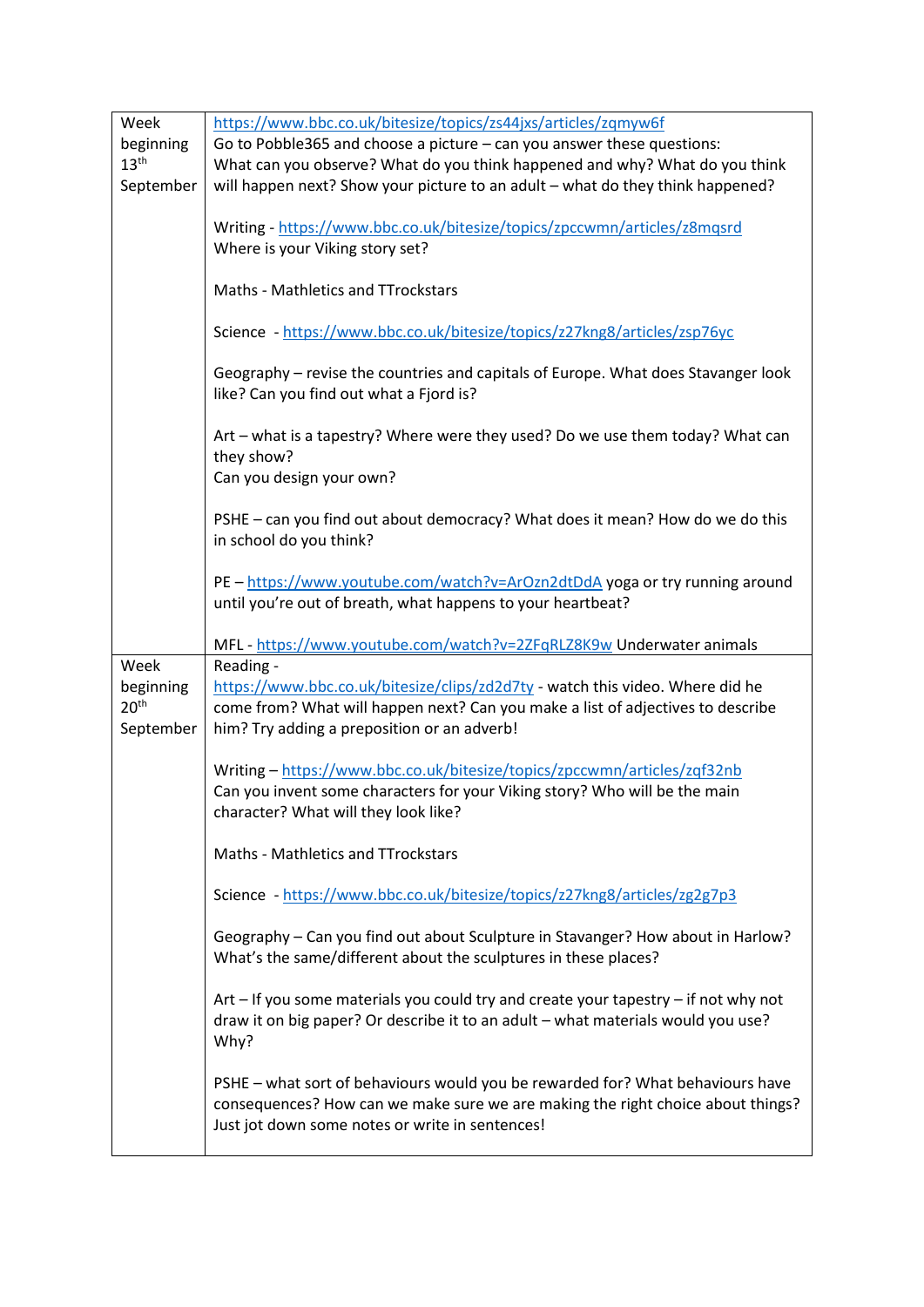|                                                    | PE - https://www.youtube.com/watch?v=2aje33UPixE yoga or practise throwing a<br>smaller ball? Is it harder to catch?                                                                                                               |
|----------------------------------------------------|------------------------------------------------------------------------------------------------------------------------------------------------------------------------------------------------------------------------------------|
|                                                    | MFL - https://www.youtube.com/watch?v=TqQDNUjDByQ Pets                                                                                                                                                                             |
| Week<br>beginning<br>27 <sup>th</sup><br>September | Reading -<br>https://www.bbc.co.uk/bitesize/clips/zgmw2hv - watch this video. This is a poem by<br>Lewis Carol, it has some nonsense words in, can you identify them? Can you write<br>your own nonsense poem?                     |
|                                                    | Writing - https://www.bbc.co.uk/bitesize/topics/zpccwmn/articles/zsp8srd what is<br>the purpose of your story? Is it to inform? Entertain or persuade?                                                                             |
|                                                    | <b>Maths - Mathletics and TTrockstars</b>                                                                                                                                                                                          |
|                                                    | Science - https://www.bbc.co.uk/bitesize/topics/zv9qhyc/articles/zdkfvk7                                                                                                                                                           |
|                                                    | Geography – can you find Stavanger on the map again and describe where it is using<br>compass points? Is it North of the UK? Or South?                                                                                             |
|                                                    | Art - If you have a needle and thread you could practise threading a needle. Or you<br>could research the term textiles? What does it mean? What do you like about<br>textiles? What do you not like?                              |
|                                                    | PSHE - how do you think groups of people make a decision? Do they vote? Do they<br>argue?                                                                                                                                          |
|                                                    | PE - https://www.youtube.com/watch?v=u8sEfRXRuAw yoga or doing jumping<br>jacks!                                                                                                                                                   |
|                                                    | MFL - https://www.youtube.com/watch?v=xeHkM9xT1VY Numbers                                                                                                                                                                          |
| Week<br>beginning<br>4 <sup>th</sup><br>October    | Reading -<br>What book are you reading? Can you write the next paragraph of what you think will<br>happen next? Write some questions down about the book and try to find the<br>answers in your story? Can you find some synonyms? |
|                                                    | Writing - https://www.bbc.co.uk/bitesize/topics/zpccwmn/articles/zpyhtyc can you<br>write the beginning of your story? Then check your work for errors? Correct them or<br>have you found synonym that sounds better?              |
|                                                    | Maths - Mathletics and TTrockstars                                                                                                                                                                                                 |
|                                                    | Science - https://www.bbc.co.uk/bitesize/topics/zbnnb9q/articles/zwbtxsg                                                                                                                                                           |
|                                                    | Geography - How is Stavanger similar to Harlow? How are they different?                                                                                                                                                            |
|                                                    | Art - Can you copy a William Morris pattern? You could use pencil or paint.                                                                                                                                                        |
|                                                    | PSHE - How does listening and working together benefit our class? Our school?                                                                                                                                                      |
|                                                    | PE - https://www.youtube.com/watch?v=yt-dk7aQhPs yoga or dancing, can you put<br>on some music and dance to the beat?                                                                                                              |